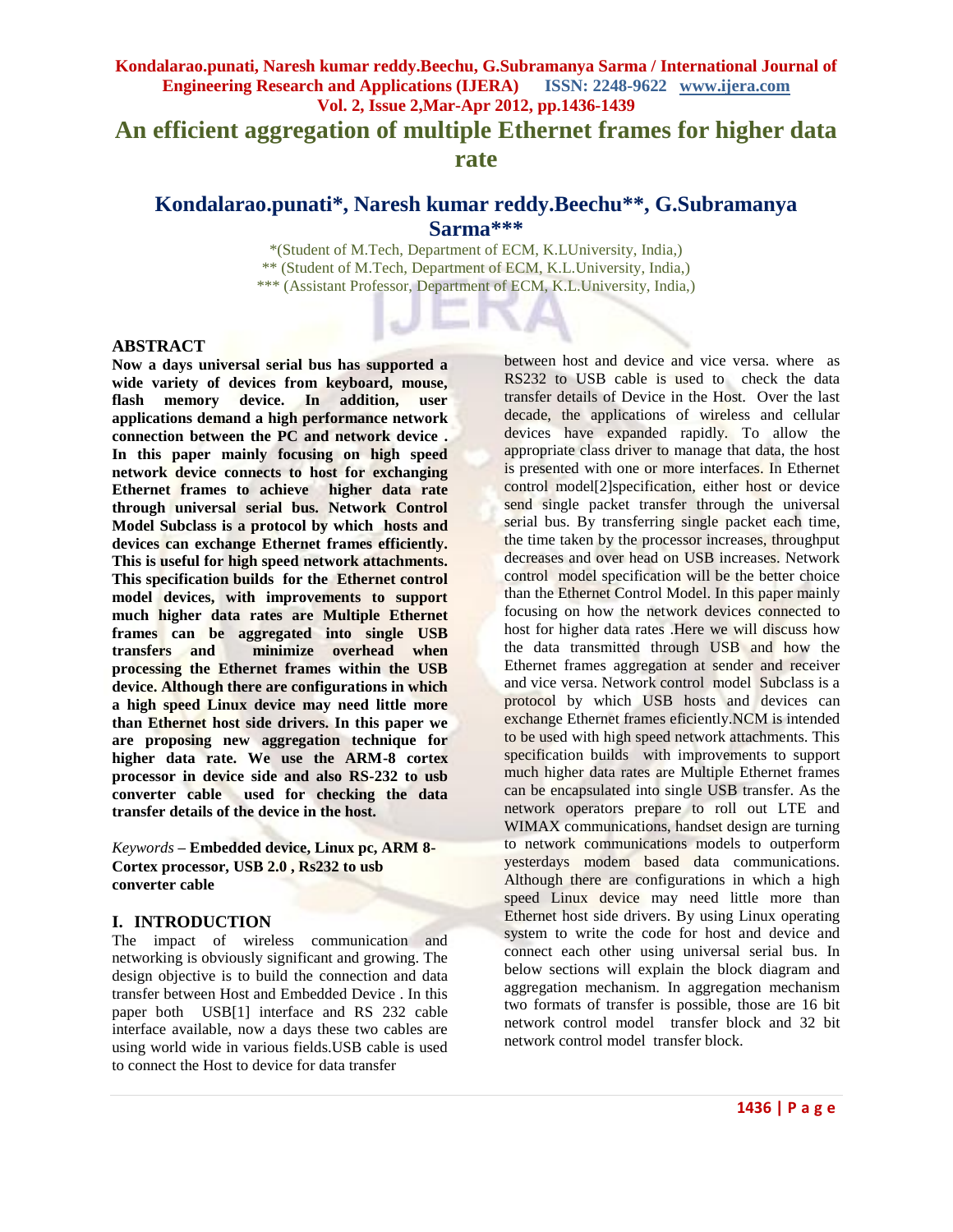## **Kondalarao.punati, Naresh kumar reddy.Beechu, G.Subramanya Sarma / International Journal of Engineering Research and Applications (IJERA) ISSN: 2248-9622 www.ijera.com Vol. 2, Issue 2,Mar-Apr 2012, pp.1436-1439**

## **II.BLOCK DIAGRAM**

The connectivity between host and device shown in figure1. In this section mainly explains personal computer act as Host. Before applications can communicate with a device, the host needs to learn about the device and assign a driver. Enumeration is the exchange of information that accomplishes these tasks. The process includes assigning an address to the device, reading descriptors from the device, assigning and loading a driver, and selecting a configuration that specifies the device's power requirements and interfaces. The device is then ready to transfer data.

The process by which a USB Host examines a USB Device before enabling it for use. The host reads various descriptors[3] from the device and uses information from them to match the device with possible USB Drivers. Once a driver has accepted the device, the host performs a set configuration (enables the device), and the device becomes configured and ready for use.



Fig .1.Block diagram

### **1.Embedded device :**

Device is a logical or physical entity that performs a function. The actual entity described depends on the context of the reference. At the lowest level, device may refer to a single hardware component. At a higher level, it may refer to a collection of hardware components that perform a particular function, such as a USB interface device. At an even higher level, device may refer to the function performed by an entity attached to the USB. In figure 2 shows that the

Device structure. The Device also works like computer. The Device implementation in this paper is composed of POP CPU/memory chip. Processor TI DM3730 Processor-1 GHz [ARM](http://en.wikipedia.org/wiki/ARM_architecture) Cortex-A8

processor[4],Imagination technologies power VR SGX 2D/3D graphics processor supporting dual independent displays,512 MB LPDDR RAM, 4 GB micro SD card, Peripheral connections are DVI-D (HDMI connector chosen for size - maximum resolution is 1280×1024),S-Video, USB OTG (mini AB), 4 USB ports, Ethernet port, RS-232 port, JTAG connector, Power socket (5 V barrel connector type),Camera port and Expansion port.



Figure 2. Embedded device diagram

### **2. NCM Function**

An NCM function is collection of one or more interfaces in a usb device. NCM Communications Interface and NCM Data Interface are two types .The NCM Communications Interface is used for configuring and managing the networking function. The NCM Data Interface is used for transporting data, using the endpoints defined by that interface. Generally, the NCM Communications Interface and the NCM Data Interface are managed by a single driver on the USB host. The logical connections between host driver and NCM function are shown in figure 3.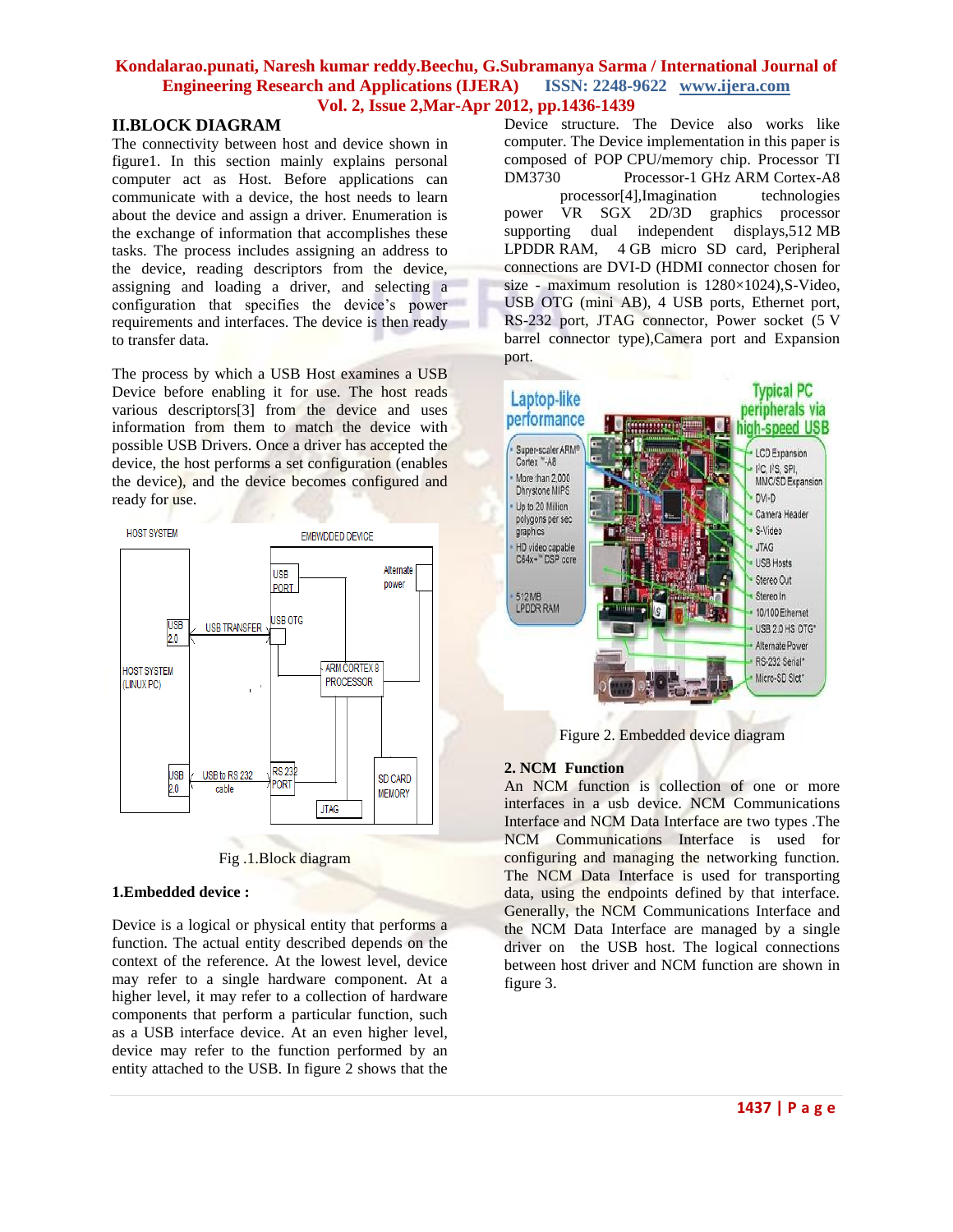# **Kondalarao.punati, Naresh kumar reddy.Beechu, G.Subramanya Sarma / International Journal of Engineering Research and Applications (IJERA) ISSN: 2248-9622 www.ijera.com Vol. 2, Issue 2, Mar-Apr 2012, pp.1436-1439**<br>and host efficiently and host efficiently



Fig 3. NCM function

#### **3. Descriptors:**

 Descriptors[3] are the data structures that enable the host to learn about a device. Each descriptor contains information about the device as a whole or an element in the device. All USB devices must respond to requests for the standard USB descriptors. The device must store the contents of its descriptors and respond to requests for the descriptors. In NCM we have two different descriptors one is communication interface descriptors and data interface descriptors. The Data Interface of an NCM networking function shall have two alternate settings. The first alternate setting (the default interface setting, alternate setting 0) shall include no endpoints and therefore no net-working traffic can be exchanged when the default interface setting is selected. The second alternate set-ting (alternate setting 1) is used for normal operation, and shall include one bulk IN endpoint and one bulk OUT endpoint.The interface descriptors for alternate settings 0 and 1 shall have bInterfaceSubClass set to 0, and bInterface-Protocol set to 01h.

## **III.AGGREGATION TECHNIQUE**

While writing the driver programming for the device and host, dynamically allocate a buffer for NCM transfer block in the wrap function. Each frame comes from the network stack, one after another aligned by using network control model protocol. This section explains how the Ethernet frames are aggregating. Network control model allows device

and host efficiently transfer one or more Ethernet frames using single usb transfer. The usb transfer is formatted as NTB. It begins with network transfer header this identifies the transfer as an NTB and provides information to receivers.NTH points to head of list of network datagram pointers and each network datagram pointer(NDP) points multiple Ethernet frames encapsulated with in the NTB. Datagram is collection of bytes forming a single item of information. Figure shows us the aggregation mechanism. The maximum size of an Ethernet frame datagram can be dynamically adjusted by the host using the Set-MaxDatagramSize request. Commonly, Ethernet frames are 1514 bytes or less in length (not including the CRC), but for many applications a larger maximum frame size is needed . Hosts can discover the maximum Ethernet frame size supported by a device from the value wMaxSegmentSize in the Ethernet Networking Functional Descriptor, and shall not select a size larger than the device can support, nor shall it send a frame larger than the device can support. Host or function may append CRCs to datagrams. These four-byte CRCs are not included when deter-mining the "maximum segment size", but they are counted when specifying the datagram size in the NDP. For example, if the maximum datagram size is currently 1514, and the NDP header indicates that CRCs are being appended, then the maximum wDatagramLength value for any datagram in that NDP is 1518.



Fig 4. Aggregation mechanism